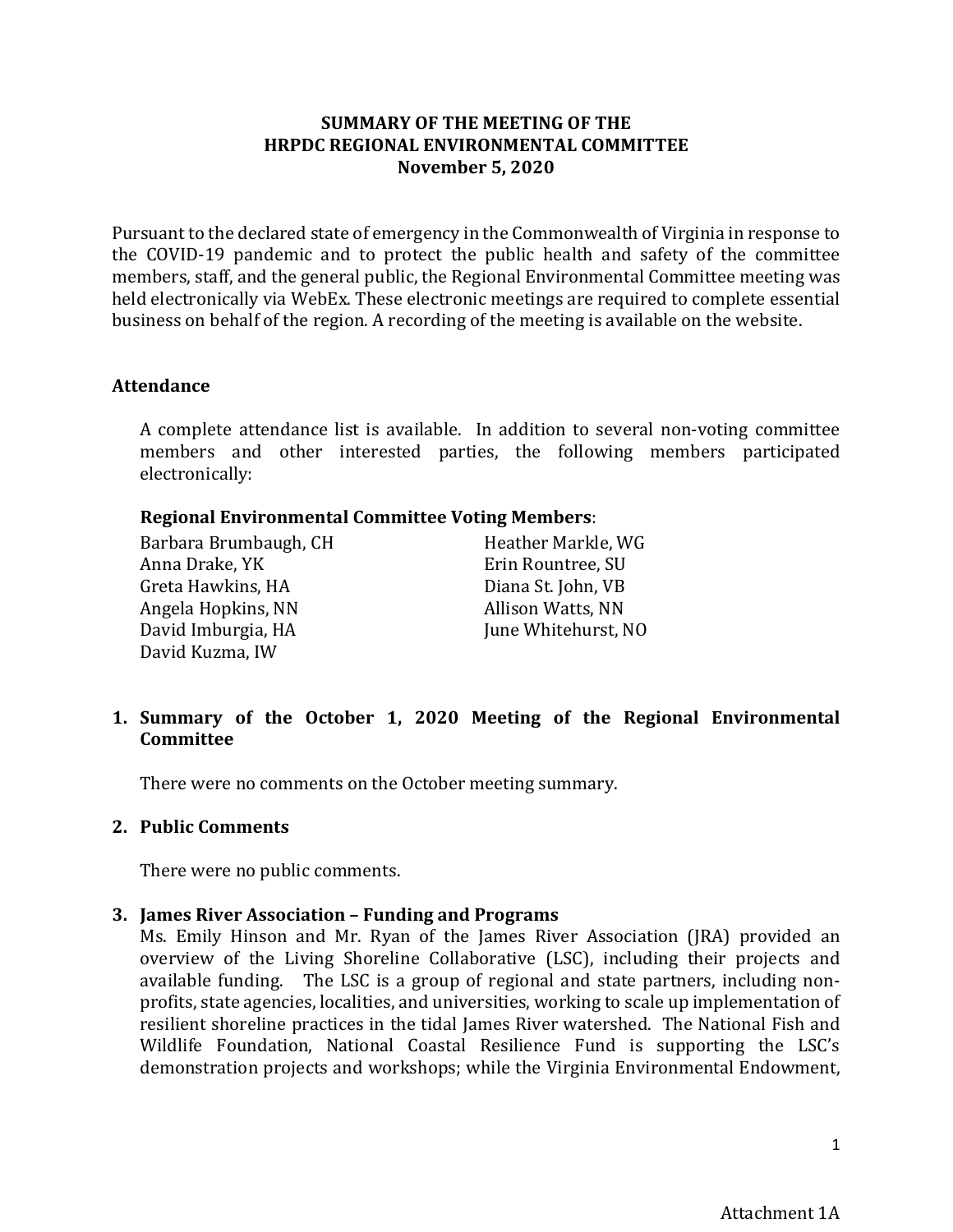James River Water Quality Improvement Program, is funding a cost-share program for landowners.

Several LSC projects are currently underway. Three living shoreline demonstration sites, in Isle of Wight and Prince William counties, are under construction. There are also two projects in the City of Hampton, a floodplain restoration where 11 properties were bought by the City and a wet pond that will treat 31 acres.

The Living Shoreline cost-share program provides technical and financial assistance to property owners in the James River watershed and was of particular interest to the Committee members. The Collaborative will provide a 50% cost-share, design assistance, and installation by vetted contractors. The LSC has goals of restoring 1,800 linear feet of shoreline in the James River watershed and 1,061 linear feet in the Elizabeth River watershed. Property owners should contact JRA for projects in the Lower James watershed and should contact the Elizabeth River Project for projects in the Elizabeth River watershed. The application is available [online.](file://hrpdc-fs-01/SHARED/PHYS/COMMITTEES/Regional%20Environmental/Agendas/2020/11Nov/jamesrivershorelines.org) If approved, a contract is established between the property owner, JRA, and the contractor.

Their funding also includes training for property owners, local staff, and contractors. The next Living Shorelines Summit is scheduled for February 2021.

The LSC also received \$1M from NFWF's Innovative Nutrient and Sediment Reduction program to: 1) expand the Collaborative, 2) focus on implementation, monitoring, and training, and 3) implement a large living shoreline project to treat agricultural land.

## **4. VMRC Wetlands Guidance**

Senate Bill 776 directs the Virginia Marine Resources Commission (VMRC) to "permit only living shoreline approaches to shoreline management unless the best available science shows that such approaches are not suitable." They are also directed to promulgate minimum standards to protect wetlands from sea level rise and coastal<br>hazards. Mr. McFarlane outlined the steps VMRC is taking to update the existing Mr. McFarlane outlined the steps VMRC is taking to update the existing wetlands guidance, which was developed in 1993. Three public listening sessions were held in August and September 2020. Several themes emerged from the discussions, including: 1) the definition of "best available science", 2) the factors for determining suitability of living shoreline practices, and 3) the life expectancy of living shorelines when planning for sea level rise. VMRC intends to release a draft of the guidance for stakeholder input later this year, make any changes, and then present it to the Commission in the Spring of 2021. In the meantime, VMRC continues to welcome public input using a dedicated email address, wetlandsguidelines@mrc.virginia.gov. They are particularly interested in hearing the needs of local wetlands boards.

# **5. City of Chesapeake Receives EPA Waste Wise Award**

Mr. David Gauthier, Fleet Specialist with the City of Chesapeake, presented the waste tracking program used at the City Garage that was recently recognized by the EPA with a WasteWise Award. The City Garage began tracking their pounds of recycled wastes, such as scrap metal, used oil, and used tires in 2005. By 2019, the program had expanded to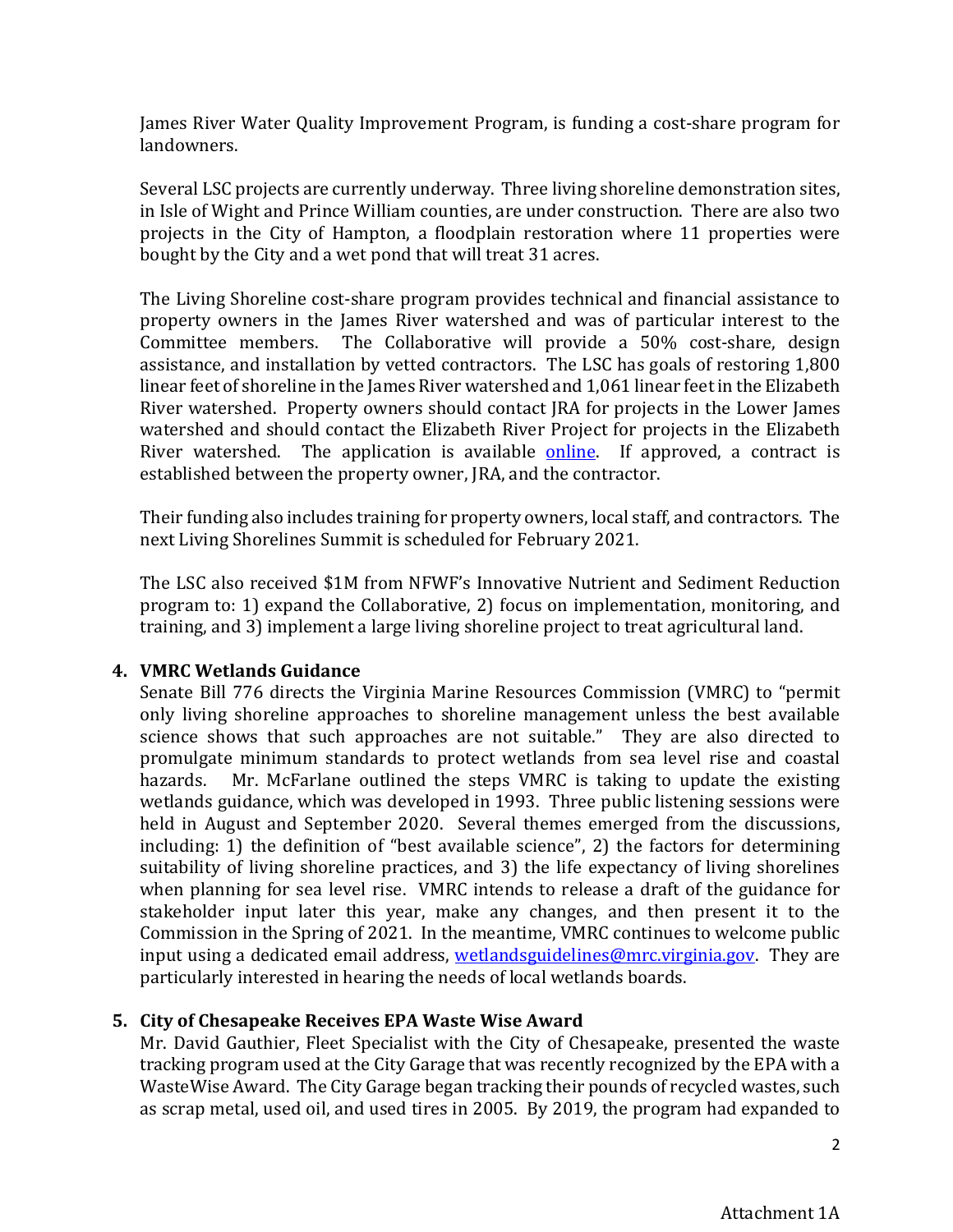include solvents, aerosol cans, oil filters, and more. Over the years, the waste minimization program has saved the City over  $$920,000$ . improvement efforts of the City Garage have been recognized not only by the EPA, but also the Virginia Environmental Excellence Program and River Star Businesses.

One of the programs in which they have made great improvements is with the management of their parts washers. They decreased the number of parts washers from ten units down to four, and also switched to a different solvent that requires less frequent servicing. The switch has saved costs and decreased their waste.

Mr. Gauthier works closely with the vendors contracted by the City to ensure consistency with the City's waste minimization and tracking procedures.

## **6. Coastal Zone Management Project of Special Merit**

Ms. Elizabeth Andrews, Director of the Virginia Coastal Policy Center, and Ms. Pam Mason, with the Center for Coastal Resources Management at VIMS, described their project to update technical guidance related to coastal resiliency and sea level rise under the Chesapeake Bay Preservation Act. Ms. Andrews explained that the guidance will include adaptations to flooding while also preserving water quality.

DEQ is revising the CBPA regulations in accordance with HB504, and the Project of Special Merit will begin after the State Water Control Board approves the revisions.

Ms. Andrews explained that DEQ will establish a stakeholder's group that will meet at least three times over the next year. She anticipated the first meeting will be held to kick off the process and then subsequent meetings would be designed to evaluate the draft guidance.

Ms. Mason described their work for the project, including geospatial analysis to project changes in the resource protection area (RPA) over time and a literature review to determine the impact of landscape changes on water quality. They are coordinating with NOAA and USGS to ensure the most current land cover data will be used.

In accordance with HB504, the regulations will be updated using an expedited process that includes a 60-day comment period after the draft is published in the Virginia Register. Ms. Andrews stated that the revisions to the regulations will provide the direction that is needed to develop the guidance.

Ms. Katchmark noted that HRPDC staff informed the CAO Committee that the regulations were complicated and include potential political implications, when considering property rights and water quality preservation. The Committee directed staff to develop a letter that requests additional time for stakeholder input.